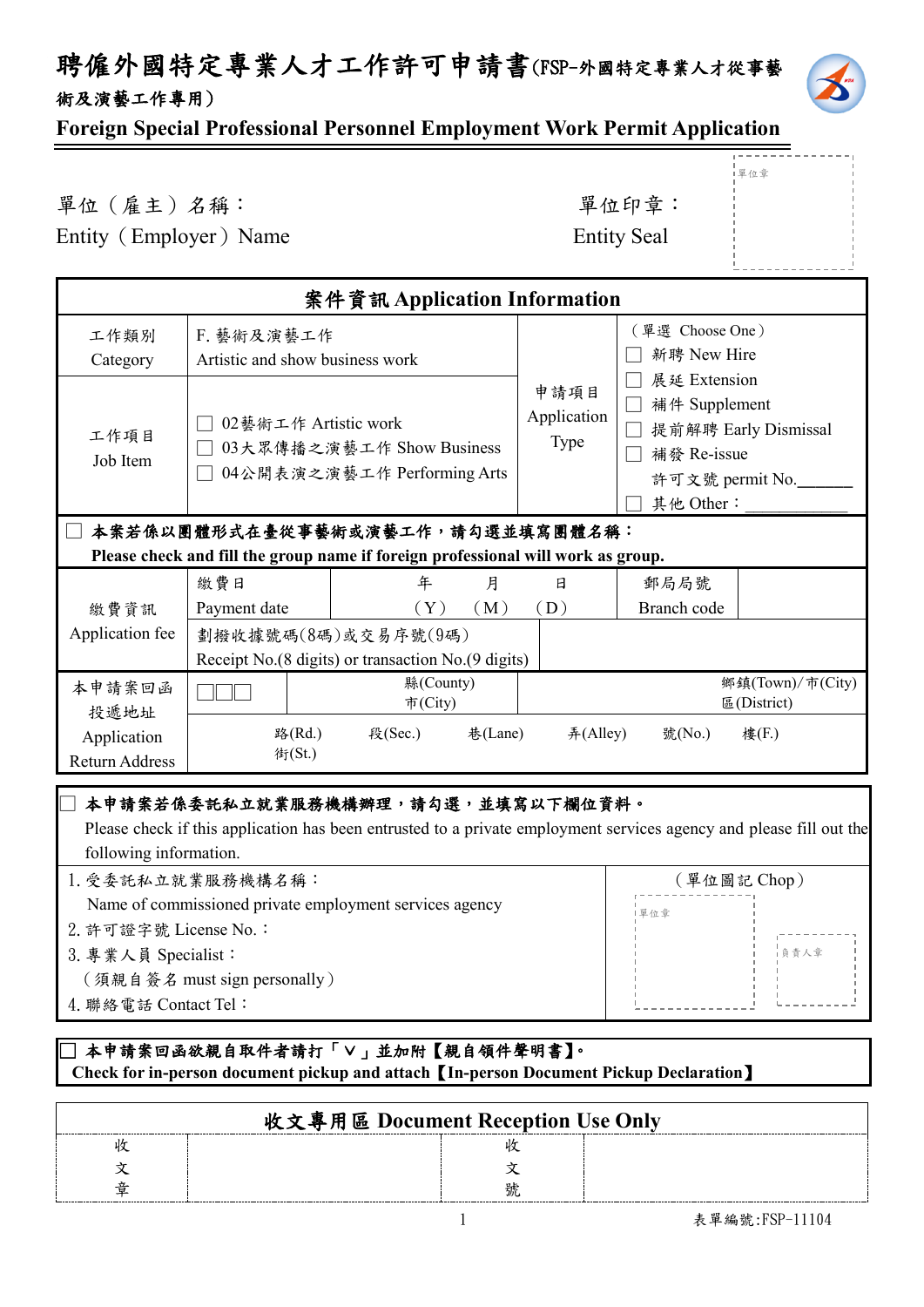聘僱外國特定專業人才工作許可申請書 FSP-外國特定專業人才從事藝 術及演藝工作專用)



**Foreign Special Professional Personnel Employment Work Permit Application**

|                                         |                                                                                                                                                                                                                                                      | 雇主資訊 Employer Information                                                         |                                                                                                                                                                                                                                                                                                                                 |  |
|-----------------------------------------|------------------------------------------------------------------------------------------------------------------------------------------------------------------------------------------------------------------------------------------------------|-----------------------------------------------------------------------------------|---------------------------------------------------------------------------------------------------------------------------------------------------------------------------------------------------------------------------------------------------------------------------------------------------------------------------------|--|
| 單位名稱<br><b>Entity Name</b>              |                                                                                                                                                                                                                                                      |                                                                                   |                                                                                                                                                                                                                                                                                                                                 |  |
| 單位統一編號<br>Entity Tax ID No.             |                                                                                                                                                                                                                                                      |                                                                                   | 單位章及負責人章 Seals of Entity and Owner                                                                                                                                                                                                                                                                                              |  |
| 負責人<br>Owner                            |                                                                                                                                                                                                                                                      | 單位章                                                                               | 負責人章                                                                                                                                                                                                                                                                                                                            |  |
| 行業類別代碼<br><b>Industry Category Code</b> |                                                                                                                                                                                                                                                      |                                                                                   |                                                                                                                                                                                                                                                                                                                                 |  |
| 雇主資格<br><b>Employer Qualification</b>   | institutions<br>觀光旅館 Tourist hotels<br>演藝活動業者 Performing arts industry<br>groups<br>出版事業者 Publishing industry<br>□ 電影事業者 Film industry<br>industry<br>藝文服務業者 Arts and literature service<br>corporation<br>and international organizations in Taiwan | 觀光遊樂業者 Tourism and leisure industry<br>文教財團法人 Cultural and educational foundation | 學校、公立社會教育文化機構 Schools, public social education and cultural<br>演藝團體、學術文化或藝術團體 Performing Arts groups, academic culture or art<br>無線、有線或衛星廣播電視業者 Wireless, cable or satellite radio and television<br>政府機關(構)或行政法人 Government agencies (institutions) or administrative<br>各國駐華領使館、駐華外國機構、駐華國際組織 Foreign embassies, institutions |  |
|                                         | 姓名<br>Name                                                                                                                                                                                                                                           | 電話<br>Tel                                                                         | 傳真<br>Fax                                                                                                                                                                                                                                                                                                                       |  |
| 連絡人<br>Contact                          | 姓名<br>Name                                                                                                                                                                                                                                           | 電話<br>Tel                                                                         | 傳真<br>Fax                                                                                                                                                                                                                                                                                                                       |  |
|                                         | Email:                                                                                                                                                                                                                                               |                                                                                   |                                                                                                                                                                                                                                                                                                                                 |  |
| hiring extension):                      | 本案聘僱之具體理由並說明聘僱外國人之正面效益(展延案免填):                                                                                                                                                                                                                       |                                                                                   | Specific reasons for this hiring case and explanation of the positive benefits of hiring foreigner (not necessary for                                                                                                                                                                                                           |  |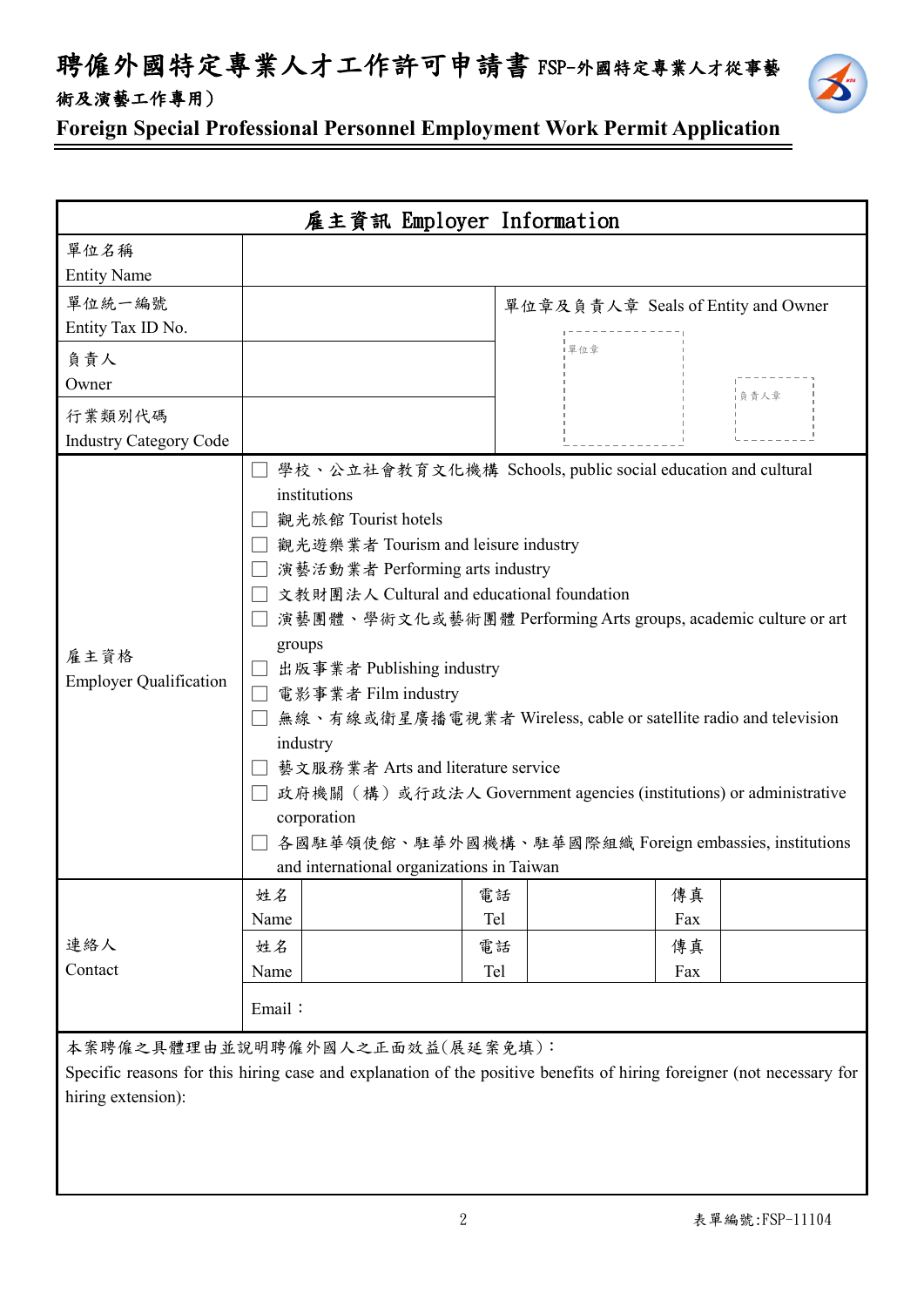## 受聘僱外國人名冊 (FSP-外國特定專業人才從事藝術及演藝工作專用)

### **Employed Foreign Worker Name List**

單位(雇主)名稱: 第四章: 李位印章: 第一 Entity (Employer) Name Entity Seal

單位章

| <b>No.1</b>          |                          |                                                                                          |                                       |                                                                                               |  |  |  |  |
|----------------------|--------------------------|------------------------------------------------------------------------------------------|---------------------------------------|-----------------------------------------------------------------------------------------------|--|--|--|--|
|                      |                          | Surname                                                                                  | 性別                                    | 國籍(或地區)                                                                                       |  |  |  |  |
|                      | 英文姓名                     |                                                                                          | Gender                                | Nationality (or region)                                                                       |  |  |  |  |
|                      | <b>English Name</b>      | Given name                                                                               | 出生日期                                  | 西元 (A.D.)                                                                                     |  |  |  |  |
|                      |                          |                                                                                          | Birthday                              | 月 (M)<br>$\text{4}$ $(Y)$<br>$\boxplus$ (D)                                                   |  |  |  |  |
|                      | 中文姓名                     |                                                                                          | 最高學歷                                  | 博士 Ph.D<br>□ 碩士 MA                                                                            |  |  |  |  |
| Chinese Name         |                          | Highest Level of                                                                         | □ 學士 BA □ 專科 Vocational               |                                                                                               |  |  |  |  |
| 護照號碼<br>Passport No. |                          | Education                                                                                | 高中(含)以下 High School or less<br>$\Box$ |                                                                                               |  |  |  |  |
|                      |                          |                                                                                          |                                       |                                                                                               |  |  |  |  |
|                      | 行動電話號碼<br>Mobile number  |                                                                                          | 電子郵件信箱<br>E-mail                      |                                                                                               |  |  |  |  |
|                      |                          |                                                                                          |                                       |                                                                                               |  |  |  |  |
|                      | 申請聘僱期間                   | 起 From                                                                                   | 迄To                                   |                                                                                               |  |  |  |  |
|                      | <b>Employment Period</b> | $\text{4}$ $(Y)$                                                                         | $\boxplus$ (D) ~<br>月 (M)             | $\text{4}(Y)$ 月 (M)<br>$\boxplus$ (D)                                                         |  |  |  |  |
|                      | 職稱                       |                                                                                          | 職業類別代碼                                | 新臺幣 NT\$<br>每月薪資                                                                              |  |  |  |  |
|                      | Job Title                |                                                                                          | <b>Occupation Category</b>            | Monthly                                                                                       |  |  |  |  |
|                      |                          |                                                                                          | Code                                  | Salary                                                                                        |  |  |  |  |
|                      | 工作內容                     | 工作地址                                                                                     |                                       |                                                                                               |  |  |  |  |
|                      | Job Description          |                                                                                          | <b>Working Address</b>                |                                                                                               |  |  |  |  |
|                      |                          |                                                                                          |                                       | 具備外國特定專業人才資格 Foreign specialist personnel with special expertise                              |  |  |  |  |
|                      |                          | 科技領域 (符合科技部公告第___點資格)                                                                    |                                       |                                                                                               |  |  |  |  |
|                      |                          |                                                                                          |                                       | Meet the requirement of Science & Technology expertise announced by Ministry of Science       |  |  |  |  |
|                      |                          | 經濟領域 (符合經濟部公告第 點資格)                                                                      |                                       |                                                                                               |  |  |  |  |
|                      |                          | Meet the requirement of Economic expertise announced by Ministry of Economic Affairs     |                                       |                                                                                               |  |  |  |  |
|                      |                          | 教育領域 (符合教育部公告第 點資格)                                                                      |                                       |                                                                                               |  |  |  |  |
|                      |                          |                                                                                          |                                       | Meet the requirement of Education expertise announced by Ministry of Education                |  |  |  |  |
|                      |                          | 文化、藝術領域 (符合文化部公告第 點第 項資格)                                                                |                                       |                                                                                               |  |  |  |  |
| 請單選                  |                          |                                                                                          |                                       | Meet the requirement of Culture & Arts expertise announced by Ministry of Culture             |  |  |  |  |
| Choose               |                          | 體育領域(符合教育部公告第___點第___項資格)                                                                |                                       |                                                                                               |  |  |  |  |
| one                  |                          | Meet the requirement of Sport expertise announced by Ministry of Education               |                                       |                                                                                               |  |  |  |  |
|                      |                          | 金融領域 (符合金管會公告第 點資格)                                                                      |                                       |                                                                                               |  |  |  |  |
|                      |                          |                                                                                          |                                       | Meet the requirement of Financial expertise announced by Financial Supervisory Commission     |  |  |  |  |
|                      |                          | 法律領域 (符合法務部公告為我國律師或外國法事務律師及第__點資格)                                                       |                                       |                                                                                               |  |  |  |  |
|                      |                          | Meet the requirement of Law expertise announced by Ministry of Justice                   |                                       |                                                                                               |  |  |  |  |
|                      |                          | 建築設計領域 (符合內政部公告全部資格)                                                                     |                                       |                                                                                               |  |  |  |  |
|                      |                          | Meet all the requirement of Architecture expertise announced by Ministry of the Interior |                                       |                                                                                               |  |  |  |  |
|                      | 國防領域(符合國防部公告第 點資格)       |                                                                                          |                                       |                                                                                               |  |  |  |  |
|                      |                          |                                                                                          |                                       | Meet the requirement of National Defense expertise announced by Ministry of National Defense. |  |  |  |  |
| 備註 Note              |                          |                                                                                          |                                       |                                                                                               |  |  |  |  |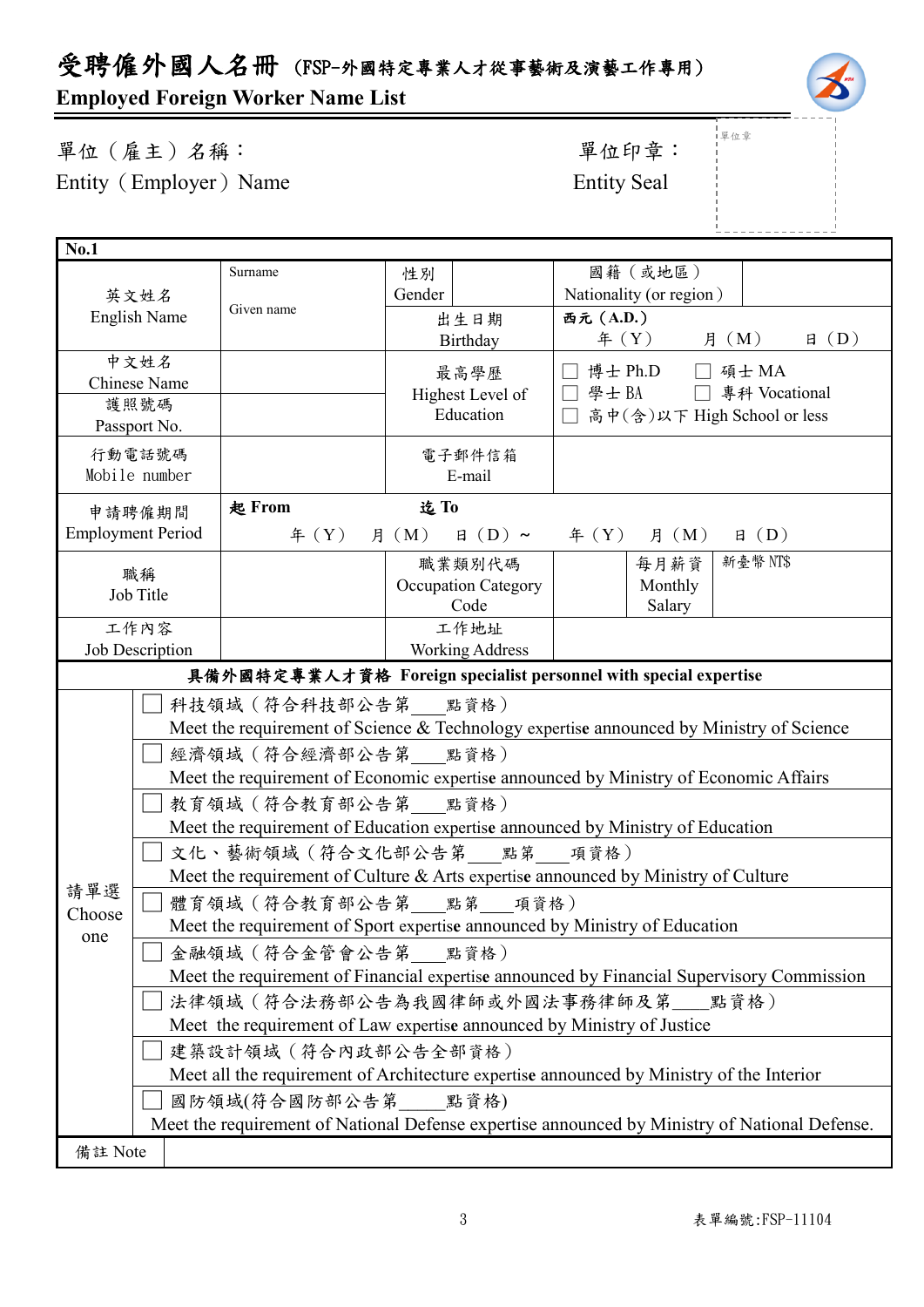## 受聘僱外國人名冊 (FSP-外國特定專業人才從事藝術及演藝工作專用)

### **Employed Foreign Worker Name List**

| 單位(雇主)名稱:              | 單位印章               |
|------------------------|--------------------|
| Entity (Employer) Name | <b>Entity Seal</b> |

# 單位印章: |<br>|單位章

| No.2                |                                                                                               |                                                                                           |        |                            |           |                               |                         |                |
|---------------------|-----------------------------------------------------------------------------------------------|-------------------------------------------------------------------------------------------|--------|----------------------------|-----------|-------------------------------|-------------------------|----------------|
|                     |                                                                                               | Surname                                                                                   | 性別     |                            |           | 國籍(或地區)                       |                         |                |
| 英文姓名                |                                                                                               |                                                                                           | Gender |                            |           | Nationality (or region)       |                         |                |
|                     | <b>English Name</b>                                                                           | Given name                                                                                |        | 出生日期                       | 西元 (A.D.) |                               |                         |                |
|                     |                                                                                               |                                                                                           |        | Birthday                   |           | 年 $(Y)$                       | 月 (M)                   | $\boxplus$ (D) |
|                     | 中文姓名                                                                                          |                                                                                           |        | 最高學歷                       |           | 博士 Ph.D □ 碩士 MA               |                         |                |
|                     | <b>Chinese Name</b>                                                                           |                                                                                           |        | Highest Level of           |           |                               | □ 學士 BA □ 專科 Vocational |                |
|                     | 護照號碼<br>Passport No.                                                                          |                                                                                           |        | Education                  |           | □ 高中(含)以下 High School or less |                         |                |
|                     |                                                                                               |                                                                                           |        |                            |           |                               |                         |                |
|                     | 行動電話號碼<br>Mobile number                                                                       |                                                                                           |        | 電子郵件信箱<br>E-mail           |           |                               |                         |                |
|                     |                                                                                               |                                                                                           |        |                            |           |                               |                         |                |
|                     | 申請聘僱期間                                                                                        | 起 From                                                                                    | 迄To    |                            |           |                               |                         |                |
|                     | <b>Employment Period</b>                                                                      | # (Y)                                                                                     |        | 月 (M) 日 (D) ~              |           | $\text{4}(Y)$ 月 $(M)$         | $\boxplus$ (D)          |                |
|                     | 職稱                                                                                            |                                                                                           |        | 職業類別代碼                     |           | 每月薪資                          | 新臺幣 NT\$                |                |
|                     | Job Title                                                                                     |                                                                                           |        | <b>Occupation Category</b> |           | Monthly                       |                         |                |
|                     |                                                                                               |                                                                                           |        | Code                       |           | Salary                        |                         |                |
|                     | 工作內容<br>Job Description                                                                       | 工作地址<br><b>Working Address</b>                                                            |        |                            |           |                               |                         |                |
|                     |                                                                                               | 具備外國特定專業人才資格 Foreign specialist personnel with special expertise                          |        |                            |           |                               |                         |                |
|                     |                                                                                               |                                                                                           |        |                            |           |                               |                         |                |
|                     |                                                                                               | 科技領域 (符合科技部公告第 __ 點資格)                                                                    |        |                            |           |                               |                         |                |
|                     | Meet the requirement of Science & Technology expertise announced by Ministry of Science       |                                                                                           |        |                            |           |                               |                         |                |
|                     | 經濟領域 (符合經濟部公告第 點資格)                                                                           |                                                                                           |        |                            |           |                               |                         |                |
|                     |                                                                                               | Meet the requirement of Economic expertise announced by Ministry of Economic Affairs      |        |                            |           |                               |                         |                |
|                     |                                                                                               | 教育領域 (符合教育部公告第 點資格)                                                                       |        |                            |           |                               |                         |                |
|                     |                                                                                               | Meet the requirement of Education expertise announced by Ministry of Education            |        |                            |           |                               |                         |                |
|                     |                                                                                               | 文化、藝術領域(符合文化部公告第 __ 點第 __ 項資格)                                                            |        |                            |           |                               |                         |                |
| 請單選                 | Meet the requirement of Culture & Arts expertise announced by Ministry of Culture             |                                                                                           |        |                            |           |                               |                         |                |
| Choose              | 體育領域 (符合教育部公告第 點第 項資格)                                                                        |                                                                                           |        |                            |           |                               |                         |                |
| one                 | Meet the requirement of Sport expertise announced by Ministry of Education                    |                                                                                           |        |                            |           |                               |                         |                |
| 金融領域 (符合金管會公告第 點資格) |                                                                                               |                                                                                           |        |                            |           |                               |                         |                |
|                     |                                                                                               | Meet the requirement of Financial expertise announced by Financial Supervisory Commission |        |                            |           |                               |                         |                |
|                     |                                                                                               | 法律領域(符合法務部公告為我國律師或外國法事務律師及第__點資格)                                                         |        |                            |           |                               |                         |                |
|                     |                                                                                               | Meet the requirement of Law expertise announced by Ministry of Justice                    |        |                            |           |                               |                         |                |
|                     |                                                                                               | 建築設計領域 (符合內政部公告全部資格)                                                                      |        |                            |           |                               |                         |                |
|                     |                                                                                               | Meet all the requirement of Architecture expertise announced by Ministry of the Interior  |        |                            |           |                               |                         |                |
|                     |                                                                                               | 國防領域(符合國防部公告第 點資格)                                                                        |        |                            |           |                               |                         |                |
|                     | Meet the requirement of National Defense expertise announced by Ministry of National Defense. |                                                                                           |        |                            |           |                               |                         |                |
| 備註 Note             |                                                                                               |                                                                                           |        |                            |           |                               |                         |                |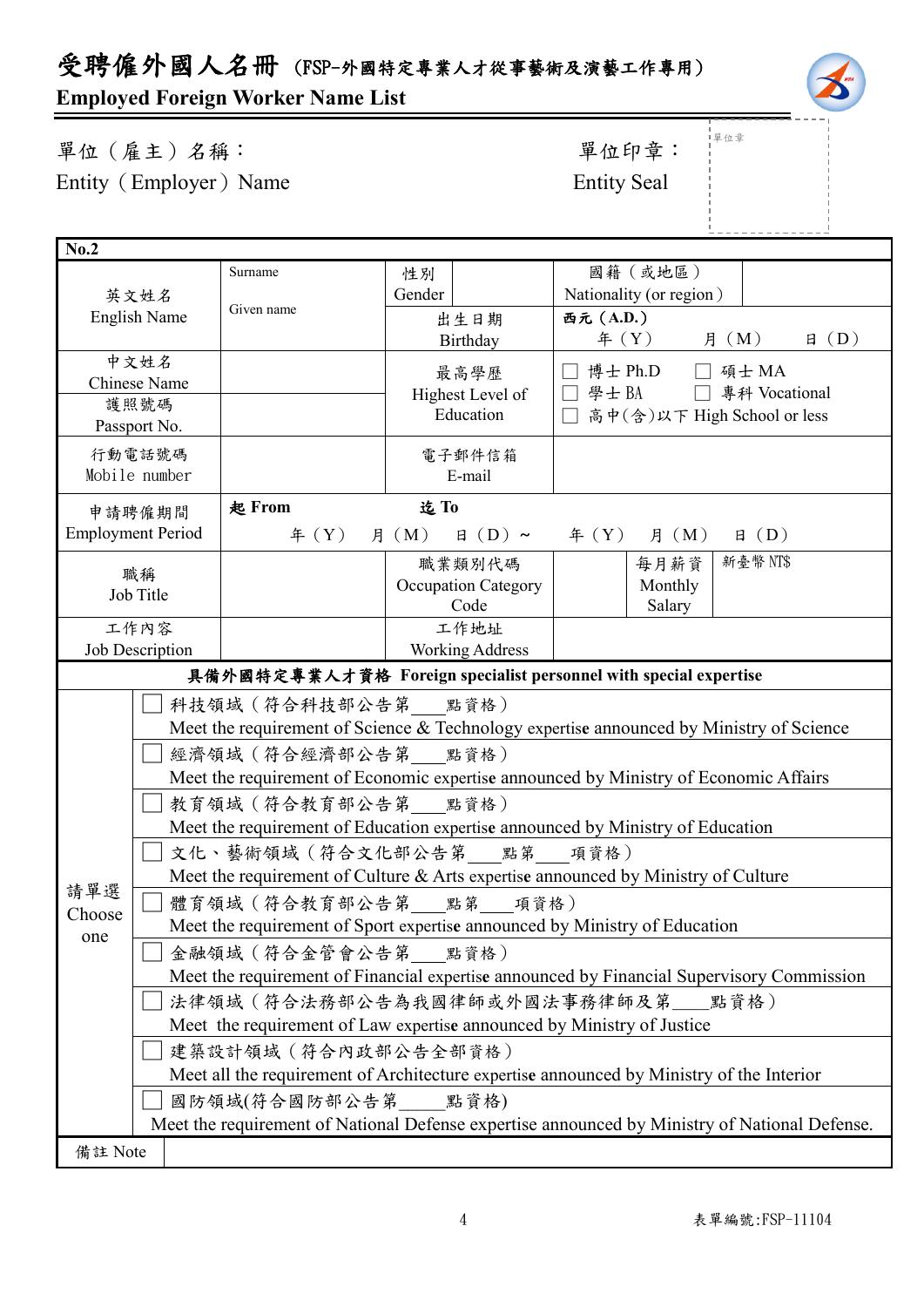# 填表及書面送件須知 (FSP-外國特定專業人才從事藝術及演藝工作專用)

### **Guidance Notes**

| <b>Application Form</b><br>申請書<br>欄位 Field<br>填寫方式及說明 Guidance<br>單位(雇主)名稱<br>請填寫單位中文全名。<br><b>Entity Name</b><br>Please enter full entity name in Chinese.<br>若係申請資料異動,請勾選「其他」,並填寫異動事由。<br>申請項目<br>If you apply for changing information, please tick "other" and include the reason.<br><b>Application Type</b><br>郵局收據編號 (8碼)<br>存款金額<br>104/06/11 12:01:22<br>0002660<br>Receipt No.(8 digits)<br>003110 1A6 359779<br>他人不扣手續發<br>繳費日期 Payment date<br>郵局局號 Branch code<br>電腦記錄<br>繳費資訊<br>Application fee<br>郵局局號 Branch code<br>交易序號 transaction No.<br>E-8103097<br>經辦局章戳<br><b>北門郵局(901支)</b><br>郵政劃撥儲金存款收據<br>繳費日期 Payment<br>局號<br>$000100 - 6$<br>帳號<br>收<br>19058848<br>款<br>104.07.01<br>戶名<br>勞動部勞動力發展署聘僱許可收費專戶<br>人<br>(請以雇主名義自行填寫)<br>若係首次提出申請,請檢附統一編號編配證明影本。<br>單位統一編號<br>For those employers that submit application for the first time, allocation notice of unified<br>Entity Tax ID No.<br>business number shall be attached<br>負責人<br>請填寫單位負責人(代表人)之姓名。<br>Please enter the name of the owner.<br>Owner<br>請至「外國人在臺工作服務網」>「申請表件」>「行職業類別代碼」查詢。<br>行業類別代碼<br>Industry<br>& Occupational Classification.<br>Category Code<br>受聘僱外國人名冊 Employed Foreign Worker Name List<br>欄位 Field<br>填寫方式及說明 Guidance<br>工作內容<br>請具體描述外國人所擔任職務之工作內容。<br>Job Description<br>Please describe specifically the tasks or duties of the position.<br>具備外國特定專<br>請至「外國專業人才延攬及僱用法資訊專頁」查詢各部會公告資格。<br>業人才資格<br>To check the requirement announced by Ministrys, look it up at the website of "Act for the<br>Recruitment and Employment of Foreign Professionals"<br>Foreign specialist<br>personnel with |                                                                                               |  |  |  |  |
|-------------------------------------------------------------------------------------------------------------------------------------------------------------------------------------------------------------------------------------------------------------------------------------------------------------------------------------------------------------------------------------------------------------------------------------------------------------------------------------------------------------------------------------------------------------------------------------------------------------------------------------------------------------------------------------------------------------------------------------------------------------------------------------------------------------------------------------------------------------------------------------------------------------------------------------------------------------------------------------------------------------------------------------------------------------------------------------------------------------------------------------------------------------------------------------------------------------------------------------------------------------------------------------------------------------------------------------------------------------------------------------------------------------------------------------------------------------------------------------------------------------------------------------------------------------------------------------------------------|-----------------------------------------------------------------------------------------------|--|--|--|--|
|                                                                                                                                                                                                                                                                                                                                                                                                                                                                                                                                                                                                                                                                                                                                                                                                                                                                                                                                                                                                                                                                                                                                                                                                                                                                                                                                                                                                                                                                                                                                                                                                       |                                                                                               |  |  |  |  |
|                                                                                                                                                                                                                                                                                                                                                                                                                                                                                                                                                                                                                                                                                                                                                                                                                                                                                                                                                                                                                                                                                                                                                                                                                                                                                                                                                                                                                                                                                                                                                                                                       |                                                                                               |  |  |  |  |
|                                                                                                                                                                                                                                                                                                                                                                                                                                                                                                                                                                                                                                                                                                                                                                                                                                                                                                                                                                                                                                                                                                                                                                                                                                                                                                                                                                                                                                                                                                                                                                                                       |                                                                                               |  |  |  |  |
|                                                                                                                                                                                                                                                                                                                                                                                                                                                                                                                                                                                                                                                                                                                                                                                                                                                                                                                                                                                                                                                                                                                                                                                                                                                                                                                                                                                                                                                                                                                                                                                                       |                                                                                               |  |  |  |  |
|                                                                                                                                                                                                                                                                                                                                                                                                                                                                                                                                                                                                                                                                                                                                                                                                                                                                                                                                                                                                                                                                                                                                                                                                                                                                                                                                                                                                                                                                                                                                                                                                       |                                                                                               |  |  |  |  |
|                                                                                                                                                                                                                                                                                                                                                                                                                                                                                                                                                                                                                                                                                                                                                                                                                                                                                                                                                                                                                                                                                                                                                                                                                                                                                                                                                                                                                                                                                                                                                                                                       |                                                                                               |  |  |  |  |
|                                                                                                                                                                                                                                                                                                                                                                                                                                                                                                                                                                                                                                                                                                                                                                                                                                                                                                                                                                                                                                                                                                                                                                                                                                                                                                                                                                                                                                                                                                                                                                                                       |                                                                                               |  |  |  |  |
|                                                                                                                                                                                                                                                                                                                                                                                                                                                                                                                                                                                                                                                                                                                                                                                                                                                                                                                                                                                                                                                                                                                                                                                                                                                                                                                                                                                                                                                                                                                                                                                                       |                                                                                               |  |  |  |  |
|                                                                                                                                                                                                                                                                                                                                                                                                                                                                                                                                                                                                                                                                                                                                                                                                                                                                                                                                                                                                                                                                                                                                                                                                                                                                                                                                                                                                                                                                                                                                                                                                       |                                                                                               |  |  |  |  |
|                                                                                                                                                                                                                                                                                                                                                                                                                                                                                                                                                                                                                                                                                                                                                                                                                                                                                                                                                                                                                                                                                                                                                                                                                                                                                                                                                                                                                                                                                                                                                                                                       |                                                                                               |  |  |  |  |
|                                                                                                                                                                                                                                                                                                                                                                                                                                                                                                                                                                                                                                                                                                                                                                                                                                                                                                                                                                                                                                                                                                                                                                                                                                                                                                                                                                                                                                                                                                                                                                                                       |                                                                                               |  |  |  |  |
|                                                                                                                                                                                                                                                                                                                                                                                                                                                                                                                                                                                                                                                                                                                                                                                                                                                                                                                                                                                                                                                                                                                                                                                                                                                                                                                                                                                                                                                                                                                                                                                                       |                                                                                               |  |  |  |  |
|                                                                                                                                                                                                                                                                                                                                                                                                                                                                                                                                                                                                                                                                                                                                                                                                                                                                                                                                                                                                                                                                                                                                                                                                                                                                                                                                                                                                                                                                                                                                                                                                       | Look it up at the website of EZ Work Taiwan > Application Forms > Code of Standard Industrial |  |  |  |  |
|                                                                                                                                                                                                                                                                                                                                                                                                                                                                                                                                                                                                                                                                                                                                                                                                                                                                                                                                                                                                                                                                                                                                                                                                                                                                                                                                                                                                                                                                                                                                                                                                       |                                                                                               |  |  |  |  |
|                                                                                                                                                                                                                                                                                                                                                                                                                                                                                                                                                                                                                                                                                                                                                                                                                                                                                                                                                                                                                                                                                                                                                                                                                                                                                                                                                                                                                                                                                                                                                                                                       |                                                                                               |  |  |  |  |
|                                                                                                                                                                                                                                                                                                                                                                                                                                                                                                                                                                                                                                                                                                                                                                                                                                                                                                                                                                                                                                                                                                                                                                                                                                                                                                                                                                                                                                                                                                                                                                                                       |                                                                                               |  |  |  |  |
|                                                                                                                                                                                                                                                                                                                                                                                                                                                                                                                                                                                                                                                                                                                                                                                                                                                                                                                                                                                                                                                                                                                                                                                                                                                                                                                                                                                                                                                                                                                                                                                                       |                                                                                               |  |  |  |  |
|                                                                                                                                                                                                                                                                                                                                                                                                                                                                                                                                                                                                                                                                                                                                                                                                                                                                                                                                                                                                                                                                                                                                                                                                                                                                                                                                                                                                                                                                                                                                                                                                       |                                                                                               |  |  |  |  |
|                                                                                                                                                                                                                                                                                                                                                                                                                                                                                                                                                                                                                                                                                                                                                                                                                                                                                                                                                                                                                                                                                                                                                                                                                                                                                                                                                                                                                                                                                                                                                                                                       |                                                                                               |  |  |  |  |
|                                                                                                                                                                                                                                                                                                                                                                                                                                                                                                                                                                                                                                                                                                                                                                                                                                                                                                                                                                                                                                                                                                                                                                                                                                                                                                                                                                                                                                                                                                                                                                                                       |                                                                                               |  |  |  |  |
|                                                                                                                                                                                                                                                                                                                                                                                                                                                                                                                                                                                                                                                                                                                                                                                                                                                                                                                                                                                                                                                                                                                                                                                                                                                                                                                                                                                                                                                                                                                                                                                                       |                                                                                               |  |  |  |  |
|                                                                                                                                                                                                                                                                                                                                                                                                                                                                                                                                                                                                                                                                                                                                                                                                                                                                                                                                                                                                                                                                                                                                                                                                                                                                                                                                                                                                                                                                                                                                                                                                       |                                                                                               |  |  |  |  |
| special expertise<br>網址(website): https://foreigntalentact.ndc.gov.tw                                                                                                                                                                                                                                                                                                                                                                                                                                                                                                                                                                                                                                                                                                                                                                                                                                                                                                                                                                                                                                                                                                                                                                                                                                                                                                                                                                                                                                                                                                                                 |                                                                                               |  |  |  |  |
| 其他注意事項 Others                                                                                                                                                                                                                                                                                                                                                                                                                                                                                                                                                                                                                                                                                                                                                                                                                                                                                                                                                                                                                                                                                                                                                                                                                                                                                                                                                                                                                                                                                                                                                                                         |                                                                                               |  |  |  |  |
| 1. 網路傳輸方式申請:使用「外國專業人員工作許可申辦網」線上申辦方式辦理。<br>2. 書面送件方式申請:<br>(1)由專人送至機關收件櫃台辦理。<br>申請方式<br>Methods of<br>(2)利用掛號郵寄申請,郵寄地址:100臺北市中正區中華路一段39號10樓,收件人註<br>明:勞動力發展署(申請聘僱外國專業人員)收。<br>application<br>(3)相關申請書表可至「外國人在臺工作服務網」>「申請表件」下載,或至機關收件<br>櫃台索取。                                                                                                                                                                                                                                                                                                                                                                                                                                                                                                                                                                                                                                                                                                                                                                                                                                                                                                                                                                                                                                                                                                                                                                                                                                                                                                                                                          |                                                                                               |  |  |  |  |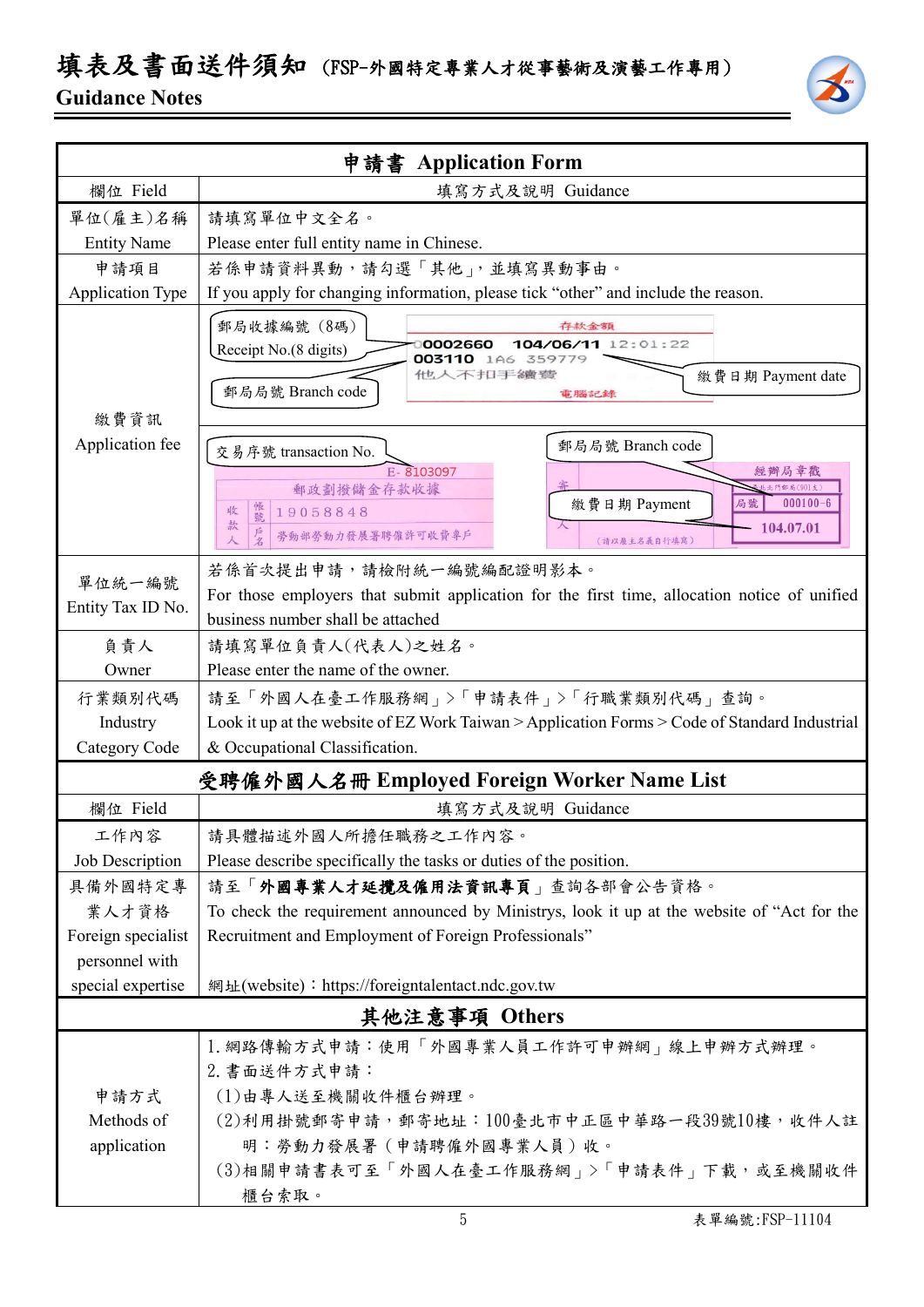|                    | 3. 可親自辦理或委託私立就業服務機構辦理。                                                                               |
|--------------------|------------------------------------------------------------------------------------------------------|
|                    | 1. Application via internet: Please use the on-line application function in Work Permit              |
|                    | Application Webpage for Foreign Professional, the address: https://ezwp.wda.gov.tw/.                 |
|                    | 2. Application via written correspondences:                                                          |
|                    | i. Personally delivered Application to Reception Counter No. 6 for processing.                       |
|                    | ii Mail application via registered mail.                                                             |
|                    | iii. Related application forms can be downloaded from EZ Work Taiwan > Application Forms             |
|                    | or obtained from the agency Reception Counter.                                                       |
|                    | 3. Application can be completed personally or entrusted to a private employment service agency.      |
|                    | 1. 網路傳輸方式申請:若資料齊全,且雇主及外國人均符合所訂定的資格及條件,自本                                                             |
|                    | 部系統收件次日起7個工作日。                                                                                       |
|                    | 2. 書面送件方式申請:若資料齊全,且雇主及外國人均符合所訂定的資格及條件,自本                                                             |
|                    | 部收受案件次日起12個工作日。                                                                                      |
| 申辦作業時間             | 1. Application submitted online                                                                      |
| Application        | 7 working days (counting from the next day when the application has been received),                  |
| processing time    | given that all the documents are complete and both the employer and employee have                    |
|                    | met the criteria.<br>2. Application submitted in person                                              |
|                    | 12 working days (counting from the next day when the application has been received),                 |
|                    | given that all the documents are complete and both the employer and employee have                    |
|                    | met the criteria                                                                                     |
|                    | (新聘及展延每案新臺幣500元;補發每案新臺幣100元)                                                                         |
|                    | 1. 利用郵政劃撥。劃撥戶名:勞動部勞動力發展署聘僱許可收費專戶,劃撥帳號:                                                               |
|                    | 19058848                                                                                             |
| 審查費繳交              | 2. 至機關收件櫃台現場繳交。                                                                                      |
| Examination        | (New hire and Extension NT \$500 per case; Re-issue NT \$100 per case)                               |
| fee payment        | 1. Via postal remittance, Account name: Work Permit Account of Workforce Development Agency, Account |
|                    | No.: 19058848).                                                                                      |
|                    | 2. Payment to the Reception Counter.                                                                 |
|                    | 1. 請至「外國人在臺工作服務網」>「外國專業人才延攬及僱用法」查詢。                                                                  |
|                    | 2. 書面送件所附相關資料係為影本者,應加註「與正本相符」之文字,並加蓋申請單位                                                             |
| 應備文件               | 及負責人印章。                                                                                              |
| Documents          | 1. Look it up at the website of EZ Work Taiwan > Foreign Professionals to Work in Taiwan.            |
| required           | 2. If you apply for the use of written submittals, information and certification documents are       |
|                    | copies, they should be marked with the words: "same as originals" and stamped with the seal          |
|                    | of applicant entity and owner.                                                                       |
|                    | 1. 如要親自取件,須填具「親自領件聲明書」並指派專人至機關收件櫃台送件申請。                                                              |
|                    | 2. 於案件核准後,請憑收件(親取)回條並黏貼取件人身分證(護照或居留證)正、反面影                                                           |
| 親自取件               | 本親自領取,倘於指定期限內未親自領取者機關將以掛號寄出。                                                                         |
| In-person          | 1. If you wishes to pick-up documents in-person, "In-person Document Pick-up Declaration"            |
| Document           | must be filled-out, and you should submit application to the agency Reception Counter.               |
| Pickup             | 2. After application approval, a copy of ID (passport or ARC) and pick-up documents in-person        |
|                    | with a receipt slip shall be attached. If documents have not been picked-up within the specified     |
|                    | time limit, agency will mail out documents via registered mail.                                      |
| 申辦進度查詢             | 請至「外國人在臺工作服務網」>「申請進度查詢」進行查詢。                                                                         |
| Application status | You can check the status at the website of EZ Work Taiwan > Application Status.                      |